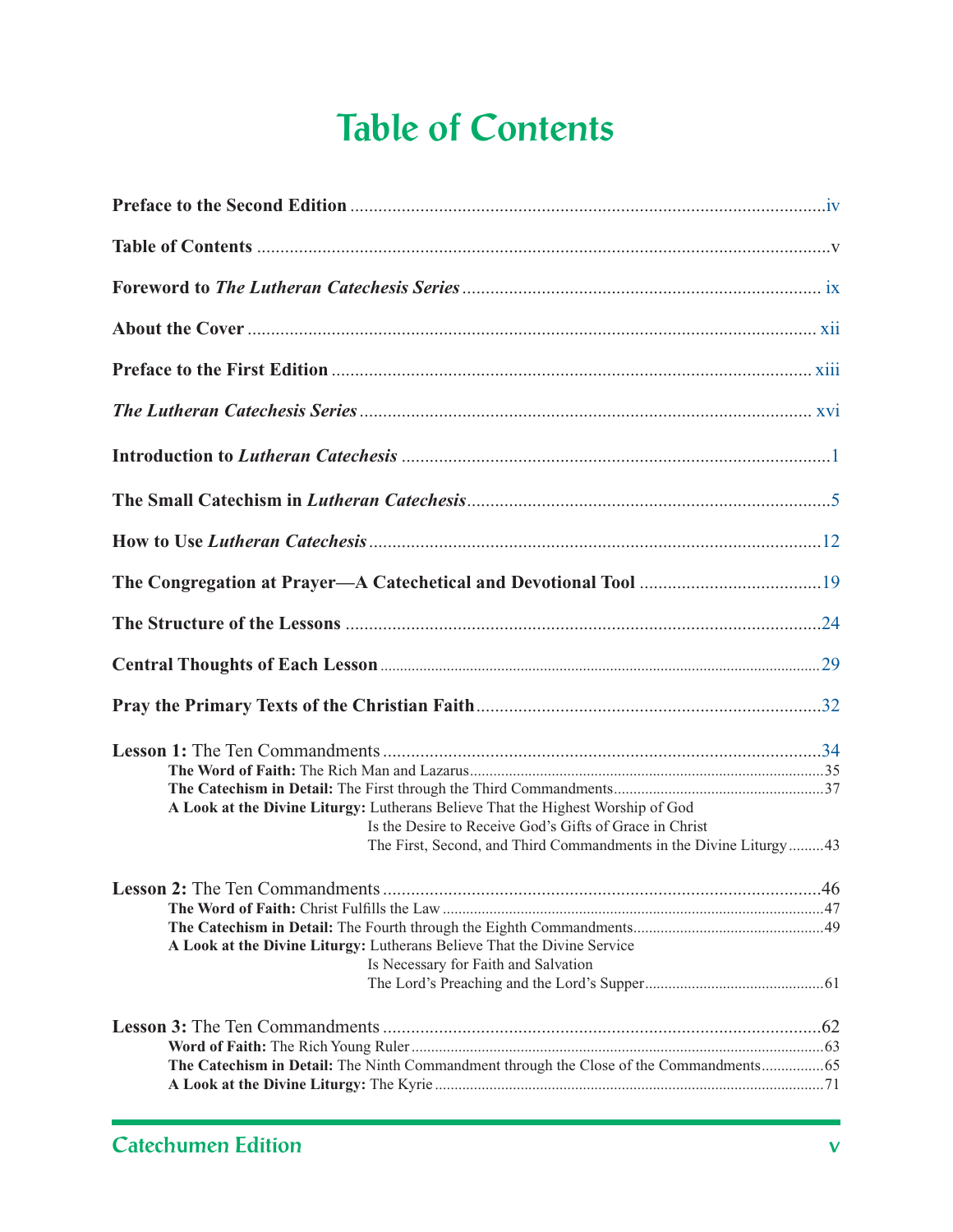| A Look at the Divine Liturgy: Christ Serves Us in the Liturgy                       |  |
|-------------------------------------------------------------------------------------|--|
| to Preserve and Teach the Faith to Each Generation of Christians 79                 |  |
|                                                                                     |  |
|                                                                                     |  |
|                                                                                     |  |
|                                                                                     |  |
|                                                                                     |  |
|                                                                                     |  |
|                                                                                     |  |
|                                                                                     |  |
|                                                                                     |  |
|                                                                                     |  |
|                                                                                     |  |
|                                                                                     |  |
|                                                                                     |  |
|                                                                                     |  |
|                                                                                     |  |
|                                                                                     |  |
|                                                                                     |  |
|                                                                                     |  |
|                                                                                     |  |
|                                                                                     |  |
|                                                                                     |  |
| A Look at the Divine Liturgy: Holy Absolution Proclaims the Judgment of God129      |  |
|                                                                                     |  |
| The Word of Faith: The Holy Ministry of Love—Jesus Promises the Holy Spirit133      |  |
|                                                                                     |  |
| A Look at the Divine Liturgy: Word and Sacrament—The Ministry of the Holy Spirit139 |  |
|                                                                                     |  |
|                                                                                     |  |
|                                                                                     |  |
|                                                                                     |  |
|                                                                                     |  |
|                                                                                     |  |
|                                                                                     |  |
|                                                                                     |  |
|                                                                                     |  |
|                                                                                     |  |
|                                                                                     |  |
|                                                                                     |  |
|                                                                                     |  |
|                                                                                     |  |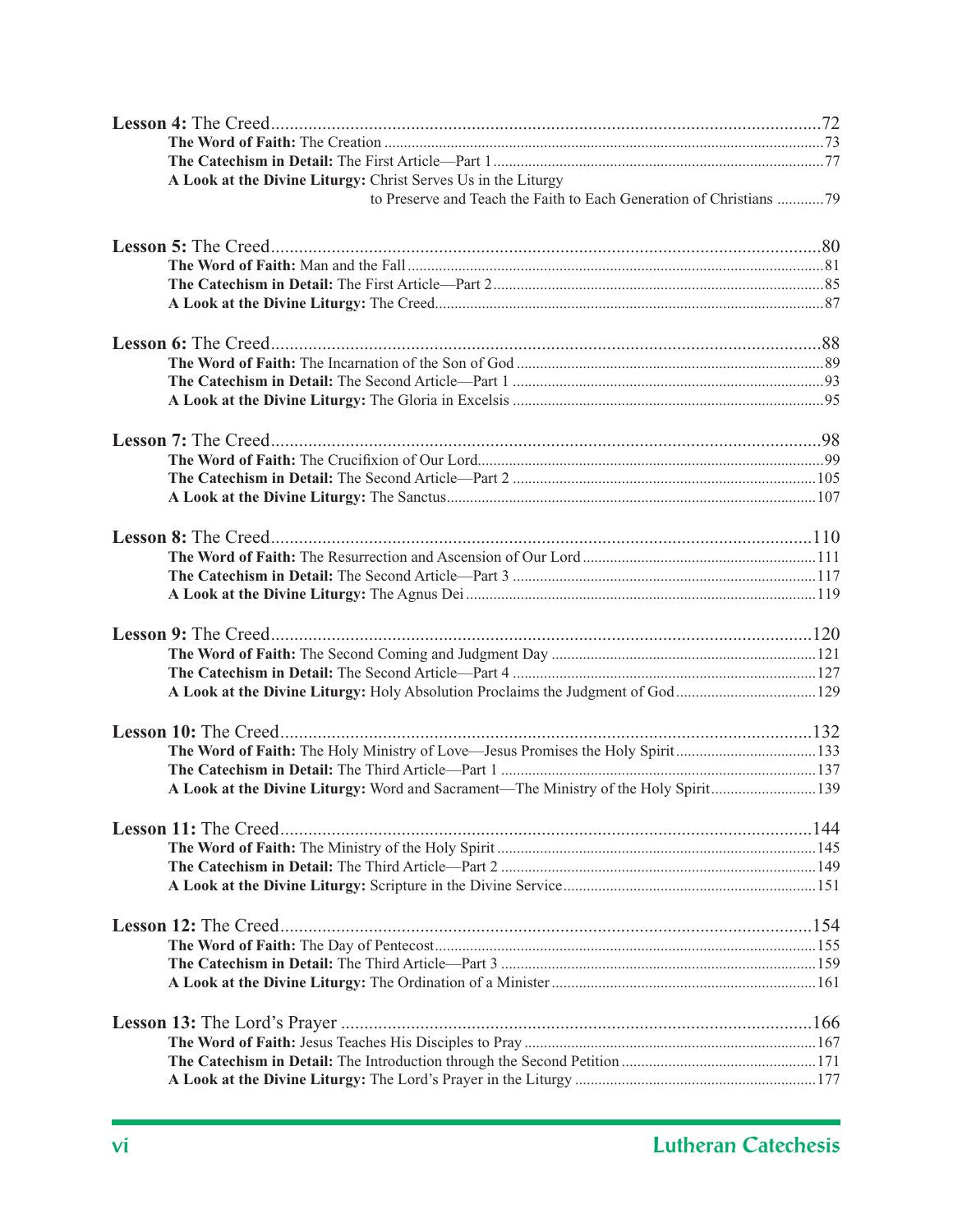| The Catechism in Detail: What is Baptism?                                                      |  |
|------------------------------------------------------------------------------------------------|--|
| Which is that word of God?                                                                     |  |
| What benefits does Baptism give?                                                               |  |
|                                                                                                |  |
| A Look at the Divine Liturgy: The Sign of the Holy Cross                                       |  |
|                                                                                                |  |
|                                                                                                |  |
|                                                                                                |  |
|                                                                                                |  |
|                                                                                                |  |
|                                                                                                |  |
|                                                                                                |  |
| The Catechism in Detail: What does such baptizing with water indicate?                         |  |
|                                                                                                |  |
|                                                                                                |  |
|                                                                                                |  |
|                                                                                                |  |
|                                                                                                |  |
| A Look at the Divine Liturgy: General Confession of Sins in the Church and Among Christians243 |  |
|                                                                                                |  |
|                                                                                                |  |
| The Catechism in Detail: What sins should we confess?                                          |  |
|                                                                                                |  |
| A Look at the Divine Liturgy: The Rite of Private Confession and Absolution255                 |  |
|                                                                                                |  |
|                                                                                                |  |
| The Catechism in Detail: What is the Office of the Keys?                                       |  |
| Where is this written?                                                                         |  |
|                                                                                                |  |
|                                                                                                |  |
|                                                                                                |  |